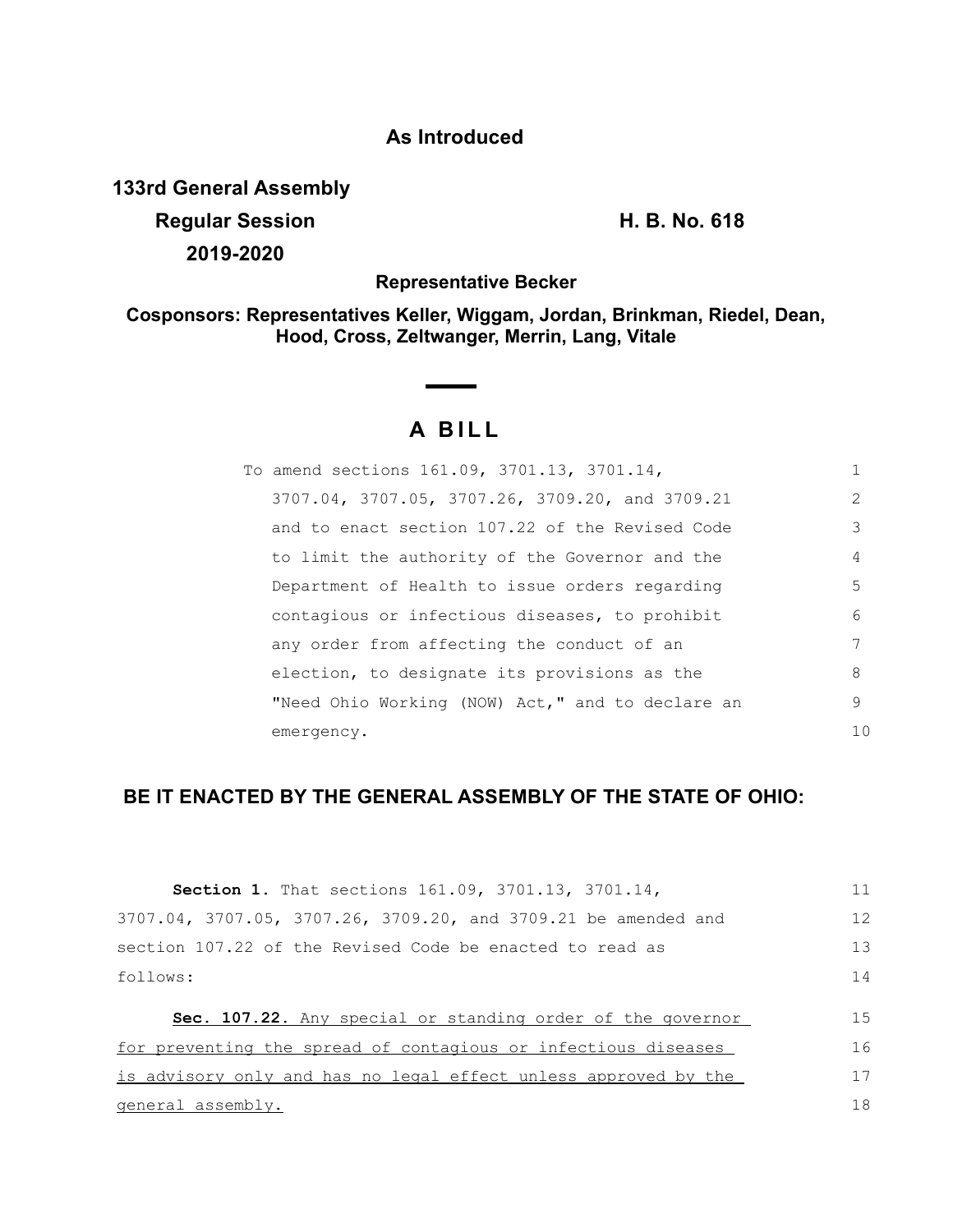## **H. B. No. 618 Page 2 As Introduced**

**Sec. 161.09.** In the event of an emergency resulting from enemy attack, the governor, his the governor's successor, or interim successor, shall, when in his judgment after determining that the public interest requires, postpone any state or local election for a period not exceeding six months. When, because of conditions resulting from an enemy attack, a scheduled election is not held or scheduled appointments cannot be made, the elected or appointed incumbents of affected offices, or their emergency interim successors, shall continue to hold office until their successors are elected or appointed and duly qualified. Notwithstanding any contrary provision of the Revised Code, in no other circumstance shall an election be postponed or canceled or be conducted in any manner other than the manner prescribed in the Revised Code. 19 20 21 22 23 24 25 26 27 28 29 30 31 32

Sec. 3701.13. The (A) On the approval of the general assembly, the department of health shall have supervision of allmay supervise matters relating to the preservation of the life and health of the people and have ultimate authority in matters of quarantine and isolation, which it may declare and enforce quarantine or isolation, when neither exists, and may modify, relax, or abolish quarantine or isolation, when either has been established. The 33 34 35 36 37 38 39 40

The department may approve methods of immunization against the diseases specified in section 3313.671 of the Revised Code for the purpose of carrying out the provisions of that section and take such actions as are necessary to encourage vaccination against those diseases. 41 42 43 44 45

The (B)(1) Subject to division (B)(2) of this section, the department may make special or standing orders or rules for preventing the use of fluoroscopes for nonmedical purposes that 46 47 48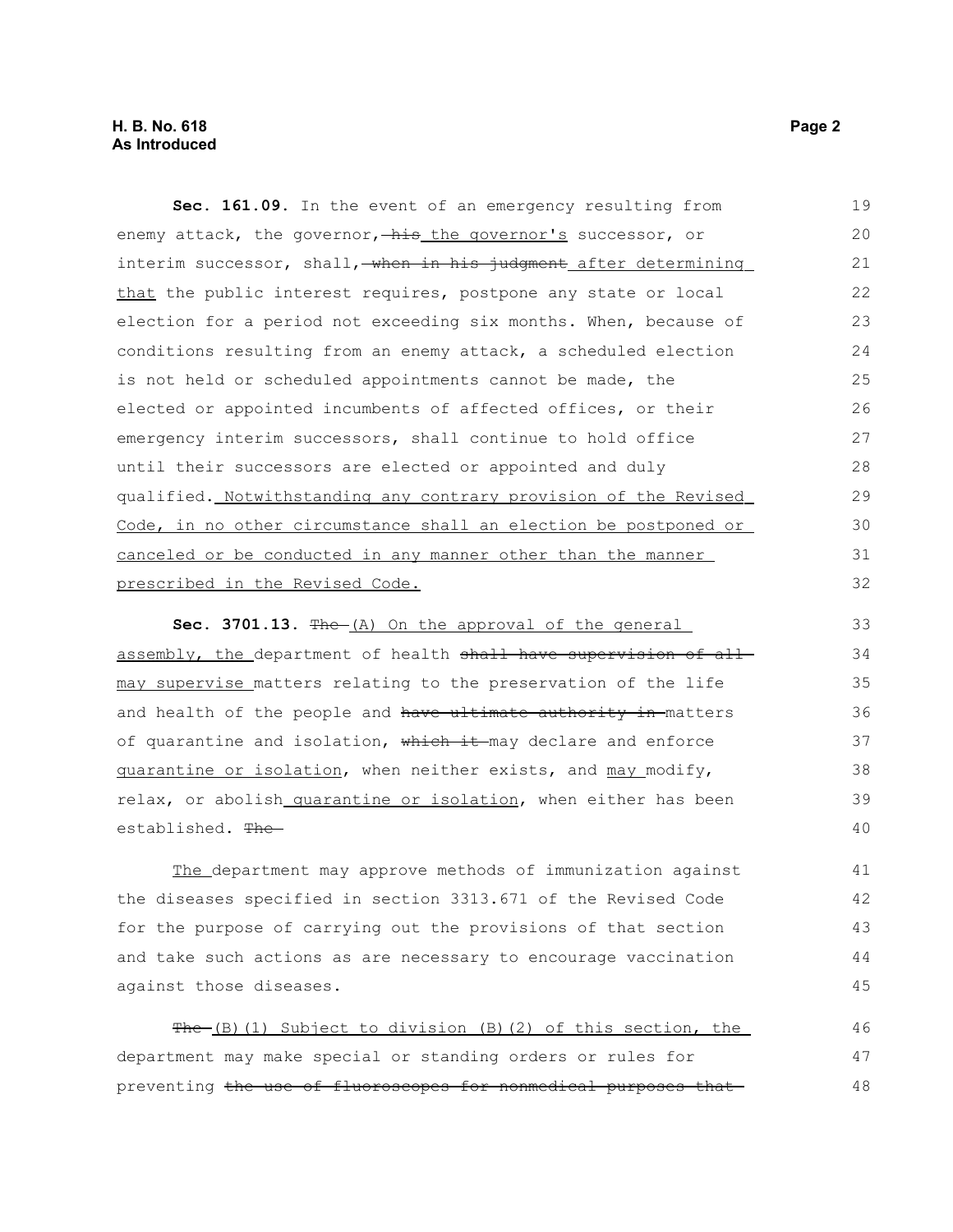| emit doses of radiation likely to be harmful to any person, for  | 49 |
|------------------------------------------------------------------|----|
| preventing the spread of contagious or infectious diseases, for- | 50 |
| governing.                                                       | 51 |
| (2) (a) In the case of a special or standing order or rule       | 52 |
| for preventing the spread of contagious or infectious diseases,  | 53 |
| such order or rule shall be advisory only unless approved by the | 54 |
| general assembly and shall not include a state of emergency      | 55 |
| declaration.                                                     | 56 |
| (b) The department shall not issue any order or rule             | 57 |
| affecting the conduct of an election.                            | 58 |
| (C) In addition to the authority granted by division (B)         | 59 |
| (1) of this section, the department may make special or standing | 60 |
| orders or rules for any of the following purposes:               | 61 |
| (1) To prevent the use of fluoroscopes for nonmedical            | 62 |
| purposes that emit doses of radiation likely to be harmful to    |    |
| any person;                                                      | 64 |
| (2) To govern the receipt and conveyance of remains of           | 65 |
| deceased persons <sub>7</sub> and for such;                      | 66 |
| (3) To address any other sanitary matters as are best            | 67 |
| controlled by a general rule. Whenever-                          |    |
|                                                                  | 68 |
| (D) Whenever possible, the department shall work in              | 69 |
| cooperation with the health commissioner of a general or city    | 70 |
| health district. The                                             | 71 |
| In any of the following circumstances, the department may        | 72 |
| make and enforce orders in local matters or reassign substantive | 73 |
| authority for mandatory programs from a general or city health   | 74 |
| district to another general or city health district: when an     | 75 |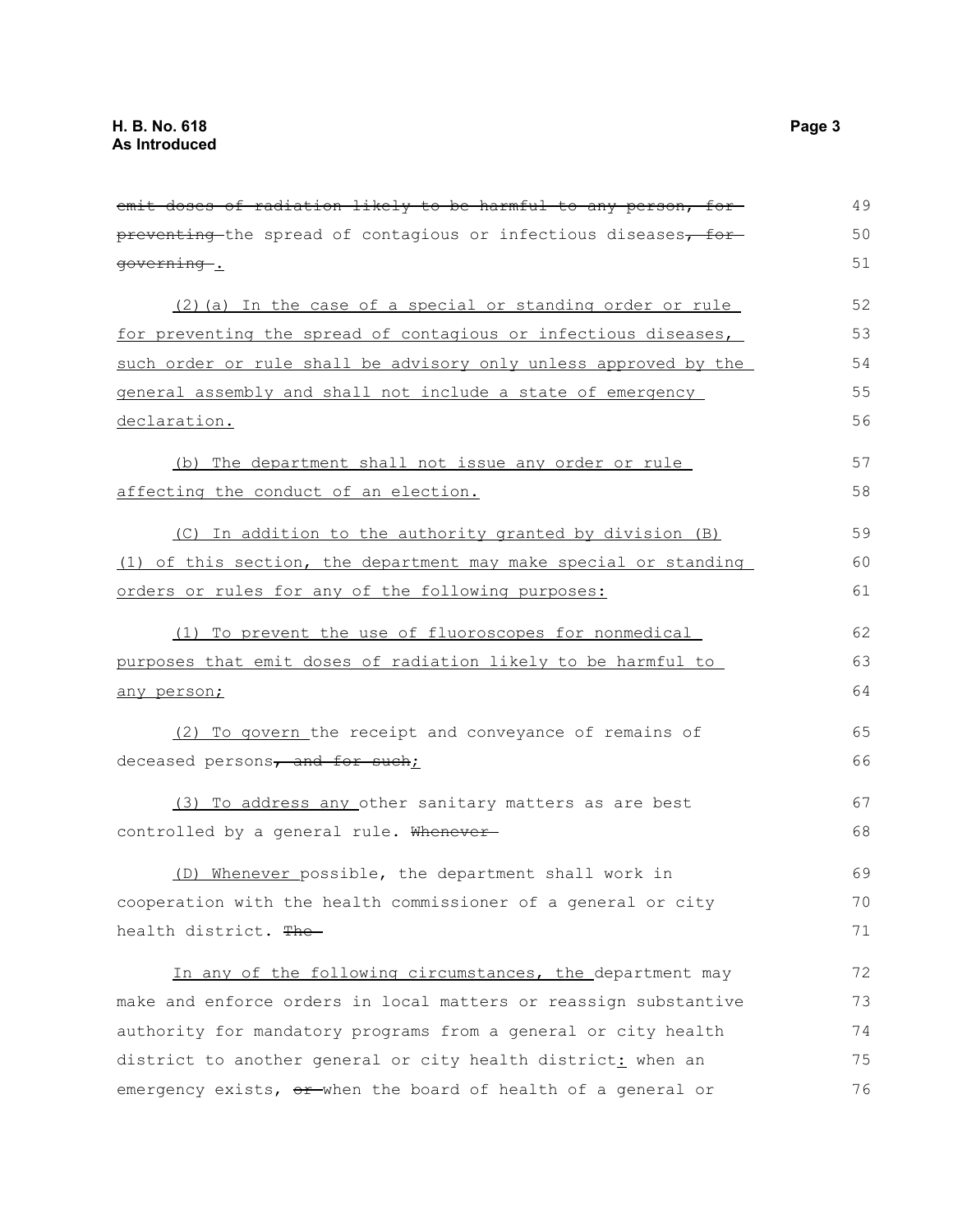#### **H. B. No. 618 Page 4 As Introduced**

city health district has neglected or refused to act with sufficient promptness or efficiency, or when such board has not been established as provided by sections 3709.02, 3709.03, 3709.05, 3709.06, 3709.11, 3709.12, and 3709.14 of the Revised Code. In such cases, the necessary expense incurred shall be paid by the general health district or city for which the services are rendered.

The department of health may require general or city health districts to enter into agreements for shared services under section 9.482 of the Revised Code. The department shall prepare and offer to boards of health a model contract and memorandum of understanding that are easily adaptable for use by boards of health when entering into shared services agreements. The department also may offer financial and other technical assistance to boards of health to encourage the sharing of services. 84 85 86 87 88 89 90 91 92

As a condition precedent to receiving funding from the department of health, the director of health may require general or city health districts to apply for accreditation by July 1, 2018, and be accredited by July 1, 2020, by an accreditation body approved by the director. The director of health, by July 1, 2016, shall conduct an evaluation of general and city health district preparation for accreditation, including an evaluation of each district's reported public health quality indicators as provided for in section 3701.98 of the Revised Code.

(E) The department may make evaluative studies of the nutritional status of Ohio residents, and of the food and nutrition-related programs operating within the state. Every agency of the state, at the request of the department, shall provide information and otherwise assist in the execution of 102 103 104 105 106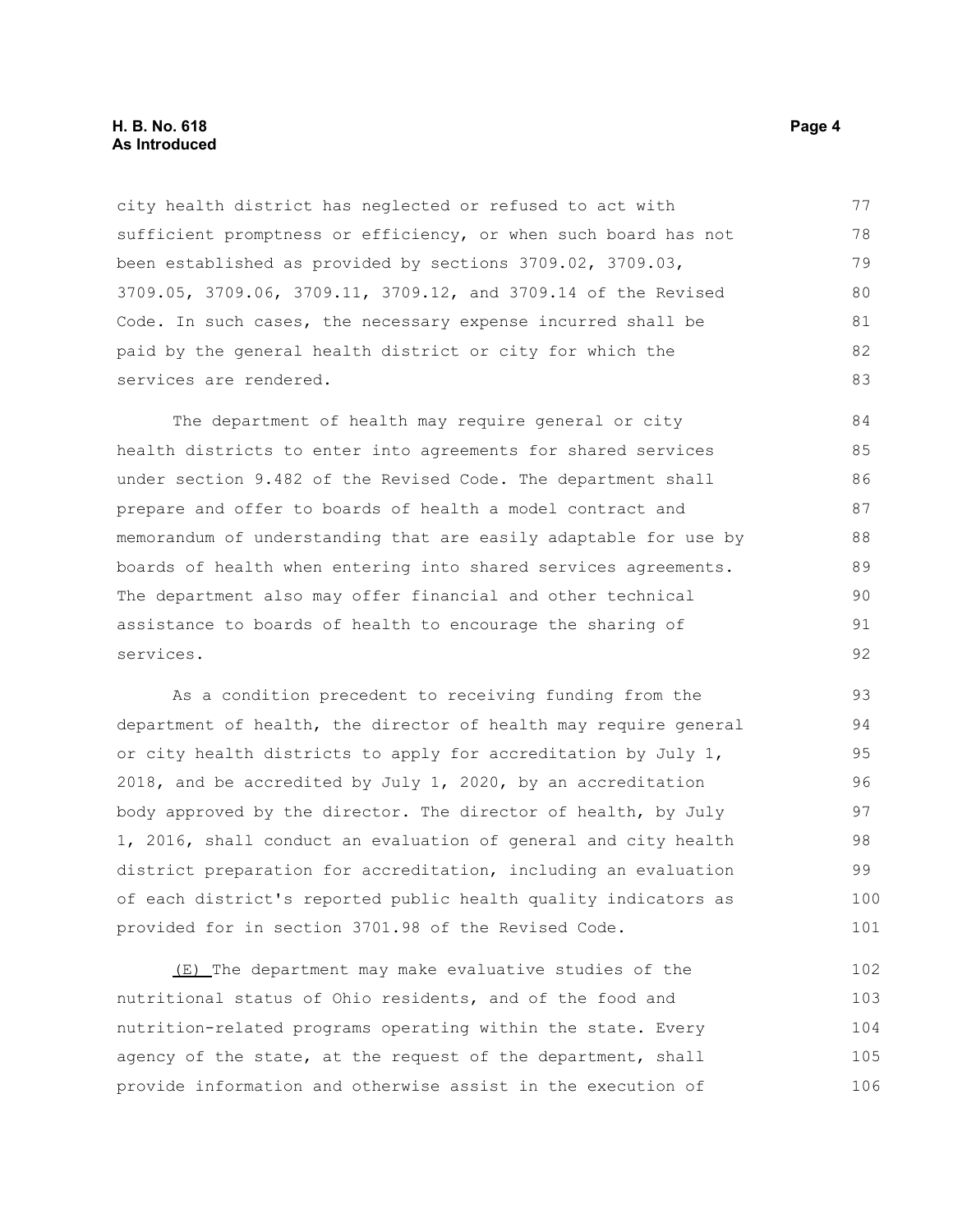such studies.

107

Sec. 3701.14. (A) (1) The director of health shall investigate or make inquiry as to the cause of disease or illness, including contagious, infectious, epidemic, pandemic, or endemic conditions, and subject to division (A)(2) of this section, shall take prompt action to control and suppress it. The 108 109 110 111 112 113

The reports of births and deaths, the sanitary conditions and effects of localities and employments, the personal and business habits of the people that affect their health, and the relation of the diseases of man and beast, shall be subjects of study by the director. The director may make and execute orders necessary to protect the people against diseases of lower animals, and shall collect and preserve information in respect to such matters and kindred subjects as may be useful in the discharge of the director's duties, and for dissemination among the people. When-114 115 116 117 118 119 120 121 122 123

When called upon by the state or local governments, or the board of health of a general or city health district, the director shall promptly investigate and report upon the water supply, sewerage, disposal of excreta of any locality, and the heating, plumbing, and ventilation of a public building. 124 125 126 127 128

(2) The director shall not take action to control or suppress a contagious or infectious disease or epidemic, pandemic, or endemic condition until the director has the approval of the general assembly for such action. 129 130 131 132

(B) Information obtained during an investigation or inquiry that the director currently is conducting pursuant to division (A) of this section and that is not yet complete is 133 134 135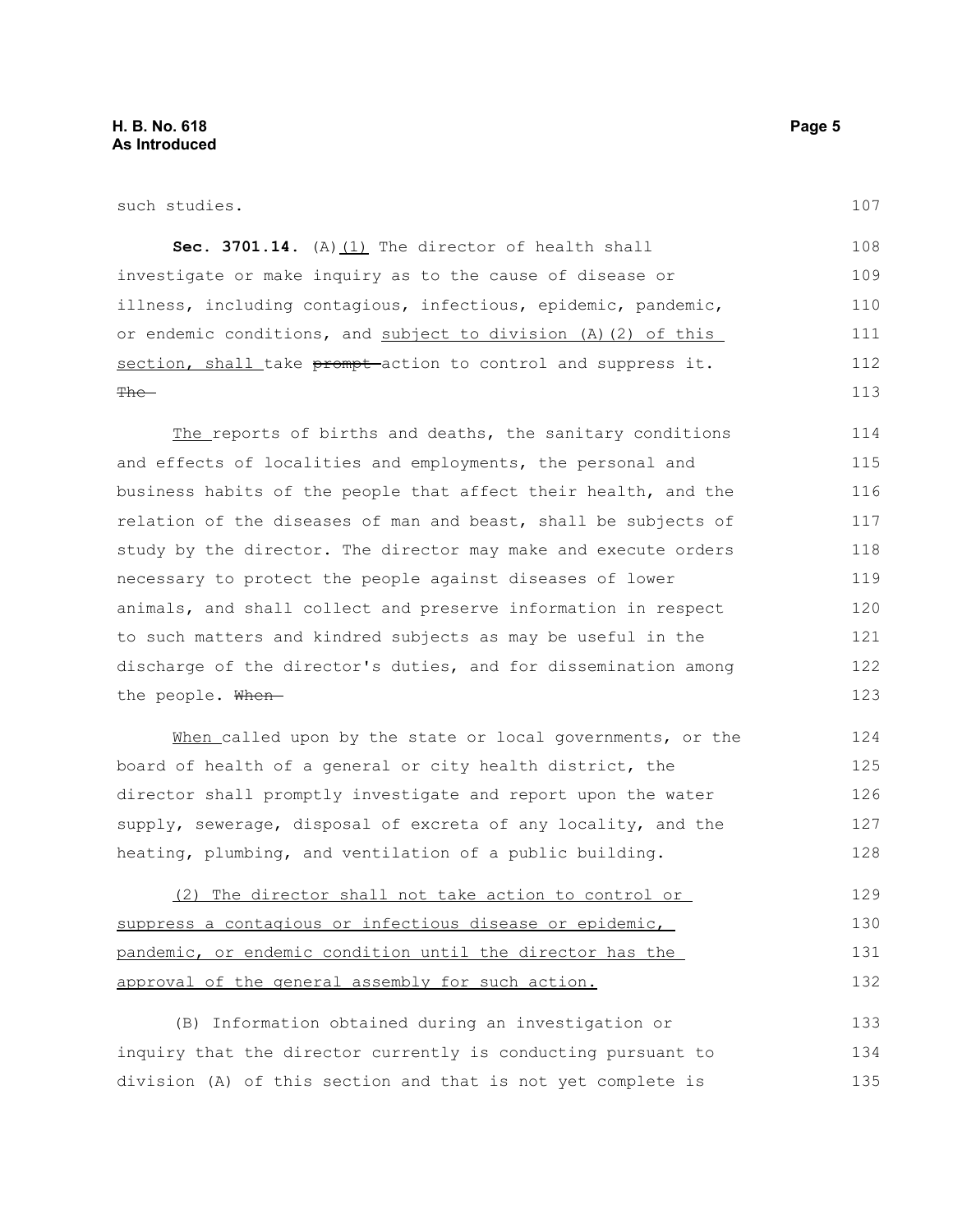confidential during the course of that investigation or inquiry and shall not be released except pursuant to division (D) or (J) of this section or under one of the following conditions: 136 137 138

(1) The confidential information is released pursuant to a search warrant or subpoena issued by or at the request of a grand jury or prosecutor, as defined in section 2935.01 of the Revised Code. 139 140 141 142

(2) The director has entered into a written agreement to share or exchange the information with a person or government entity, and that agreement requires the person or entity to comply with the confidentiality requirements established under this section. 143 144 145 146 147

(3) The information is contained in a preliminary report released by the director pursuant to division (G)(1) of this section. 148 149 150

(C) Division (B) of this section applies during any investigation or inquiry the director makes pursuant to division (A) of this section, notwithstanding any other provision of the Revised Code that establishes the manner of maintaining confidentiality or the release of information, except that the confidentiality and release of protected health information under section 3701.17 of the Revised Code is governed by that section. 151 152 153 154 155 156 157 158

(D) Nothing in this section bars the release of information that is in summary, statistical, or aggregate form and that does not identify a person. Information that is in summary, statistical, or aggregate form and that does not identify a person is a public record under section 149.43 of the Revised Code. 159 160 161 162 163 164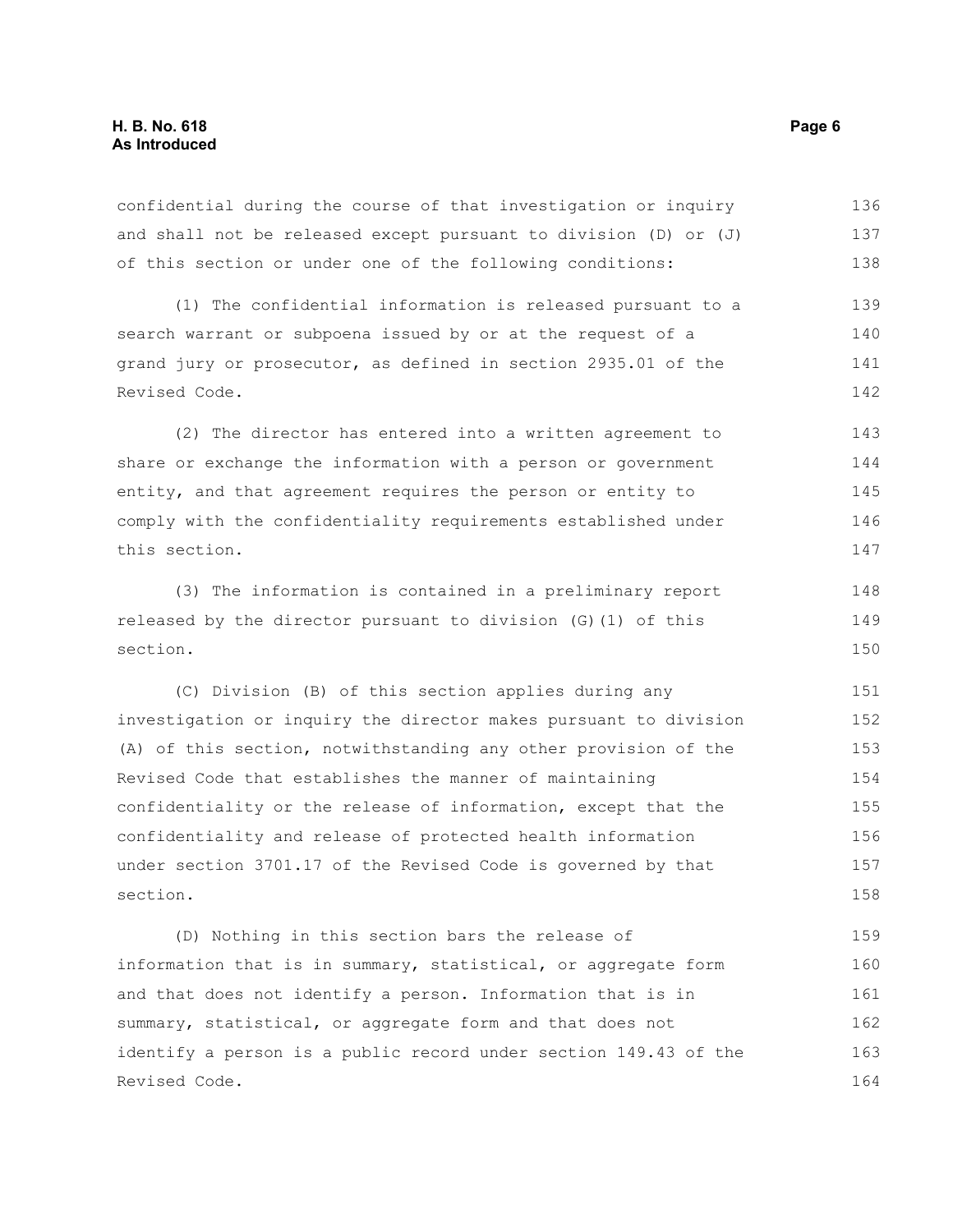## **H. B. No. 618 Page 7 As Introduced**

(E) Nothing in this section authorizes the director to conduct an independent criminal investigation without the consent of each local law enforcement agency with jurisdiction to conduct the criminal investigation. 165 166 167 168

(F) Except for information released pursuant to division (G) or (J) of this section, any disclosure pursuant to this section shall be in writing and accompanied by a written statement that includes the following or substantially similar language: "This information has been disclosed to you from confidential records protected from disclosure by state law. If this information has been released to you in other than a summary, statistical, or aggregate form, you shall make no further disclosure of this information without the specific, written, and informed release of the person to whom it pertains, or as otherwise permitted by state law. A general authorization for the release of medical or other information is not sufficient for the release of information pursuant to this section." 169 170 171 172 173 174 175 176 177 178 179 180 181 182

(G)(1) If an investigation or inquiry the director currently is conducting pursuant to division (A) of this section is not completed within six months after the date of commencement, the director shall prepare and release a report containing preliminary findings. Every six months thereafter, the director shall prepare and release a supplementary preliminary report until such time as the investigation or inquiry is completed. 183 184 185 186 187 188 189 190

(2) Upon completion of an investigation or inquiry conducted pursuant to division (A) of this section, the director shall prepare and release a final report containing the director's findings. 191 192 193 194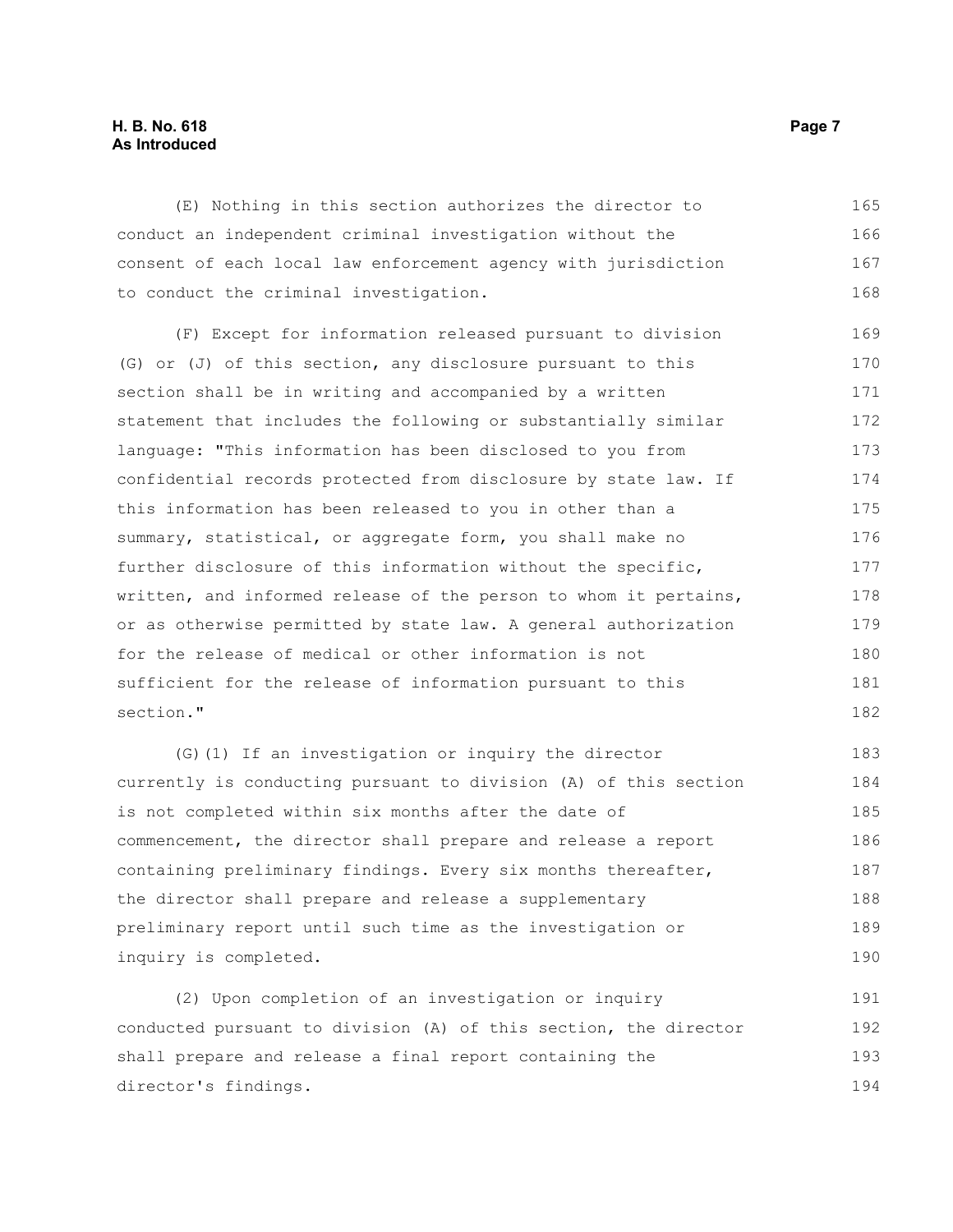## **H. B. No. 618 Page 8 As Introduced**

(H) No report prepared by the director pursuant to this section shall contain protected health information, as defined in section 3701.17 of the Revised Code. 195 196 197

(I) The director shall adopt, in accordance with Chapter 119. of the Revised Code, rules establishing the manner in which the reports prepared by the director pursuant to this section are to be released. 198 199 200 201

(J) The director shall release information obtained during an investigation or inquiry that the director currently is conducting pursuant to division (A) of this section and that is not yet complete, if the director determines the release of the information is necessary, based on an evaluation of relevant information, to avert or mitigate a clear threat to an individual or to the public health. Information released pursuant to this division shall be limited to the release of the information to those persons necessary to control, prevent, or mitigate disease or illness.

Sec. 3707.04.  $\overline{In-Subject}$  to division (C) of section 3709.20 of the Revised Code, in time of epidemic or threatened epidemic, or when a dangerous communicable disease is unusually prevalent, the board of health of a city or general health district, after a personal investigation by its members or executive officer to establish the facts in the case, and not otherwise, may impose a quarantine on vessels, railroads, or other public or private vehicles conveying persons, baggage, or freight, or used for such purpose. The board may make and enforce such rules and regulations as are wise and necessary for the protection of the health of the people of the community or state, but the running of any train or car on any steam or electric railroad, or of steamboats, vessels, or other public 212 213 214 215 216 217 218 219 220 221 222 223 224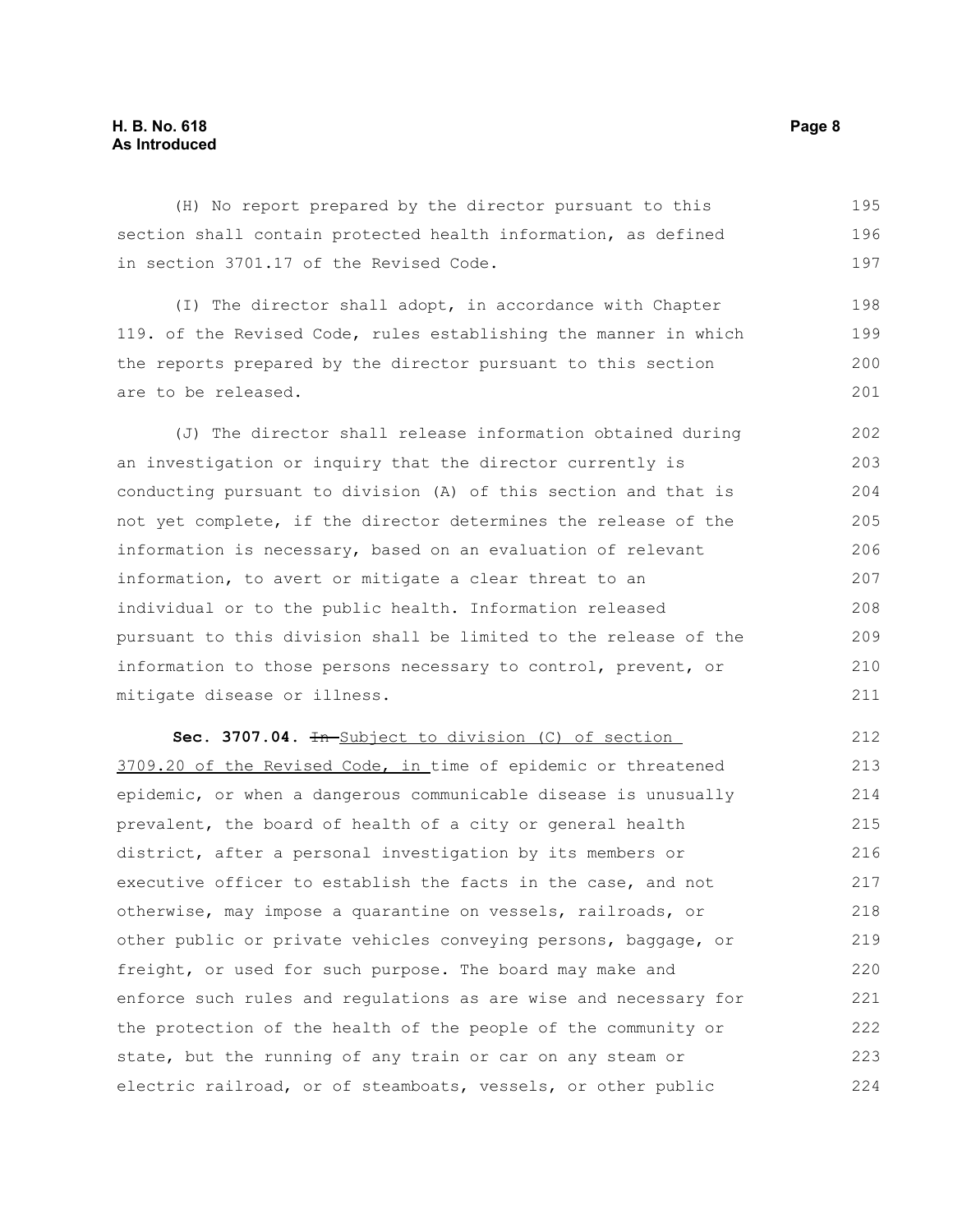conveyances shall not be prohibited.

A true copy of such quarantine rules and regulations shall be immediately furnished by such board to the department of health, and thereafter no change shall be made except by the order of the department or the board to meet a new and sudden emergency. 226 227 228 229 230

**Sec. 3707.05.** The Subject to division (C) of section 3709.20 of the Revised Code, the board of health of a city or general health district shall not close public highways or prohibit travel thereon, interfere with public officers not afflicted with or directly exposed to a contagious or infectious disease, in the discharge of their official duties, or establish a quarantine of one municipal corporation or township against another municipal corporation or township, as such, without permission first obtained from the department of health and under regulations established by the department. 231 232 233 234 235 236 237 238 239 240

**Sec. 3707.26.** Semiannually, and more often, if in its judgment necessary, the board of health of a city or general health district shall inspect the sanitary condition of all schools and school buildings within its jurisdiction, and may disinfect any school building. <del>During Subject to division</del> (C) of section 3709.20 of the Revised Code, during an epidemic or threatened epidemic, or when a dangerous communicable disease is unusually prevalent, the board may close any school and prohibit public gatherings for such time as is necessary. 241 242 243 244 245 246 247 248 249

**Sec. 3709.20.** (A) The Subject to division (C) of this section, the board of health of a city health district may make such orders and regulations as are necessary for its own government, for the public health, the prevention-of or restriction of disease, and the prevention, abatement, or 250 251 252 253 254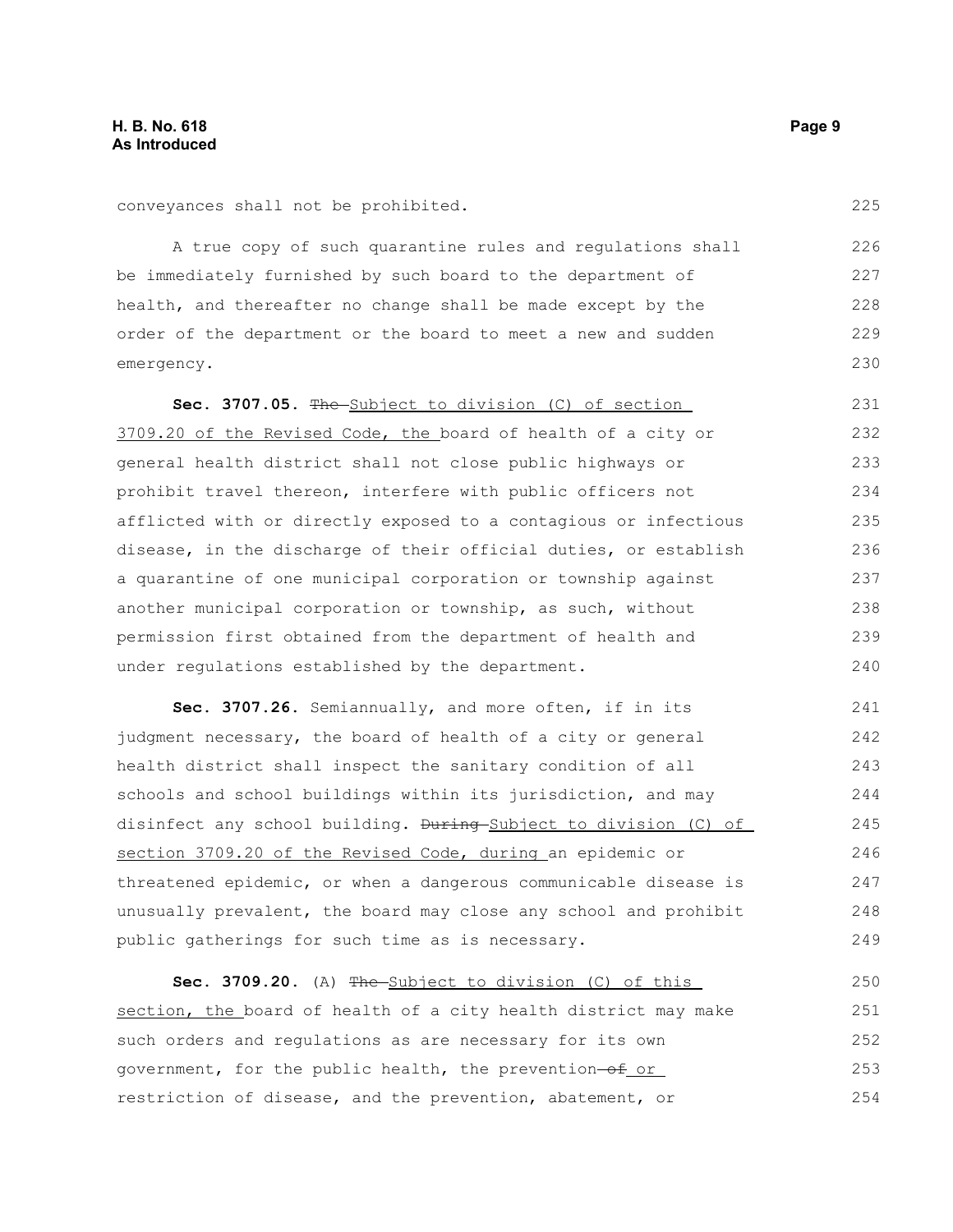suppression of nuisances. Orders and regulations not for the government of the board, but intended for the general public, shall be adopted, advertised, recorded, and certified as are ordinances of municipal corporations and the record thereof shall be given in all courts the same effect as is given such ordinances. In cases of emergency caused by epidemics of contagious or infectious diseases, or conditions or events endangering the public health, the board may declare such orders and regulations to be emergency measures, and such orders and regulations shall become effective immediately without such advertising, recording, and certifying. 255 256 257 258 259 260 261 262 263 264 265

(B) In any hearing conducted by the board of health of a city health district, general health district, or combined health district, the board may appoint a referee or examiner to conduct the hearing. In a hearing conducted by a board of health of a city health district, a combined health district, or a general health district at least one member of the board shall be present.

The referee or examiner appointed to conduct the hearing shall have the same powers and authority in conducting the hearing as is granted to the board. The referee or examiner shall have been admitted to the practice of law in the state and be possessed of such additional qualifications as the board may require. The referee or examiner shall submit to the board a written report setting forth-his the referee's or examiner's findings of fact and conclusions of law and a recommendation of the action to be taken by the board. A copy of such written report and recommendation of the referee or examiner shall, within five days of the date of filing thereof, be served upon the party or-his the party's attorney or other representative of record, by certified mail. The party may, within ten days of 273 274 275 276 277 278 279 280 281 282 283 284 285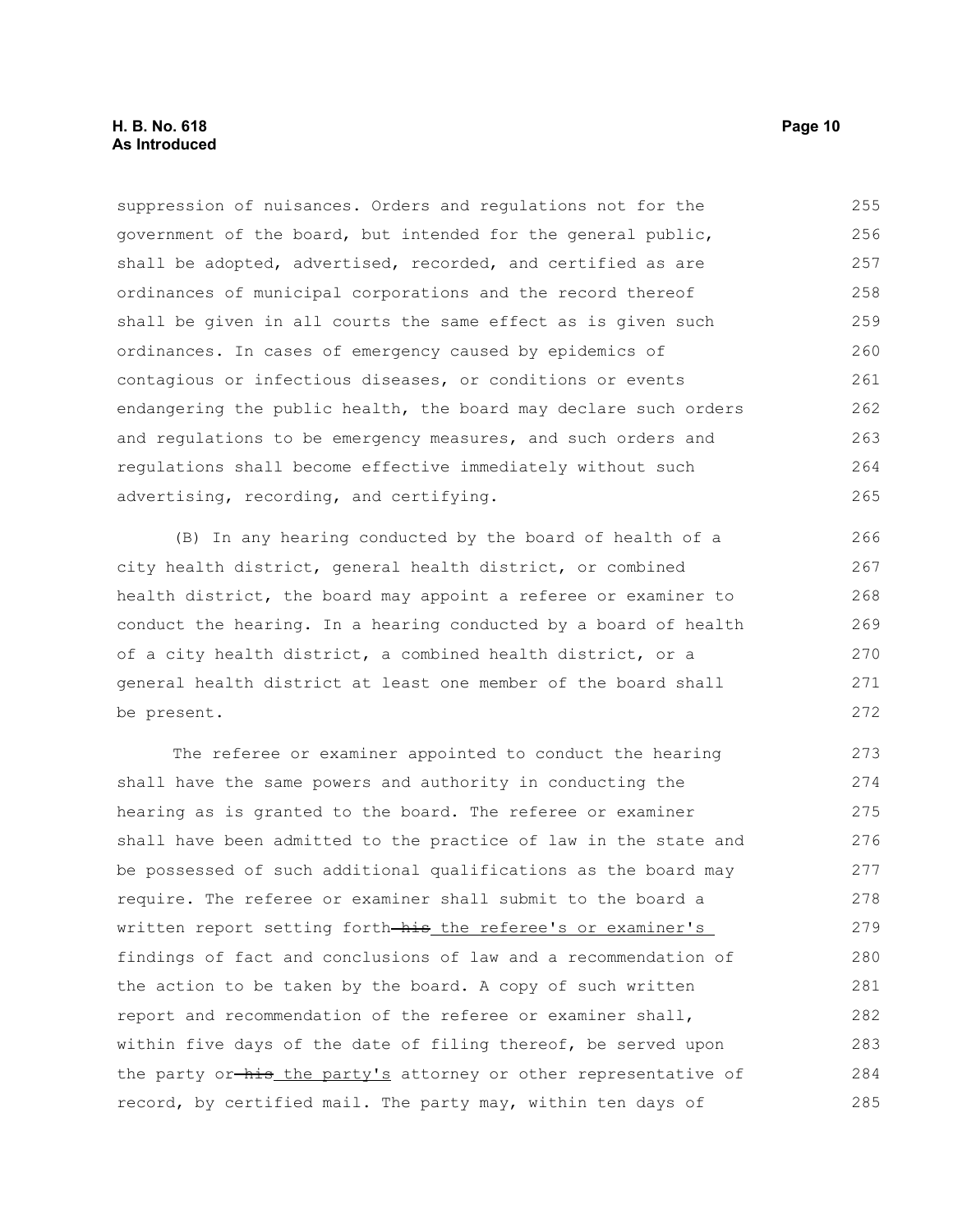#### **H. B. No. 618 Page 11 As Introduced**

receipt of the copy of the written report or recommendation, file with the board written objections to the report and recommendation, which objections shall be considered by the board before approving, modifying, or disapproving the recommendation. The board may grant extensions of time to the party within which to file such objections. 286 287 288 289 290 291

No recommendation of the referee or examiner shall be approved, modified, or disapproved by the board until ten days after the service of the report and recommendation as provided in this section. The board may order additional testimony to be taken or permit the introduction of further documentary evidence. No recommendation shall be final until approved by a quorum of the entire board as indicated by an order on its record of proceedings. 292 293 294 295 296 297 298 299

(C) The board of health of a city health district, general health district, or combined health district shall not issue any order affecting the conduct of an election.

Sec. 3709.21. The Subject to division (C) of section 3709.20 of the Revised Code, the board of health of a general health district may make such orders and regulations as are necessary for its own government, for the public health, the prevention or restriction of disease, and the prevention, abatement, or suppression of nuisances. Such board may require that no human, animal, or household wastes from sanitary installations within the district be discharged into a storm sewer, open ditch, or watercourse without a permit therefor having been secured from the board under such terms as the board requires. All orders and regulations not for the government of the board, but intended for the general public, shall be adopted, recorded, and certified as are ordinances of municipal 303 304 305 306 307 308 309 310 311 312 313 314 315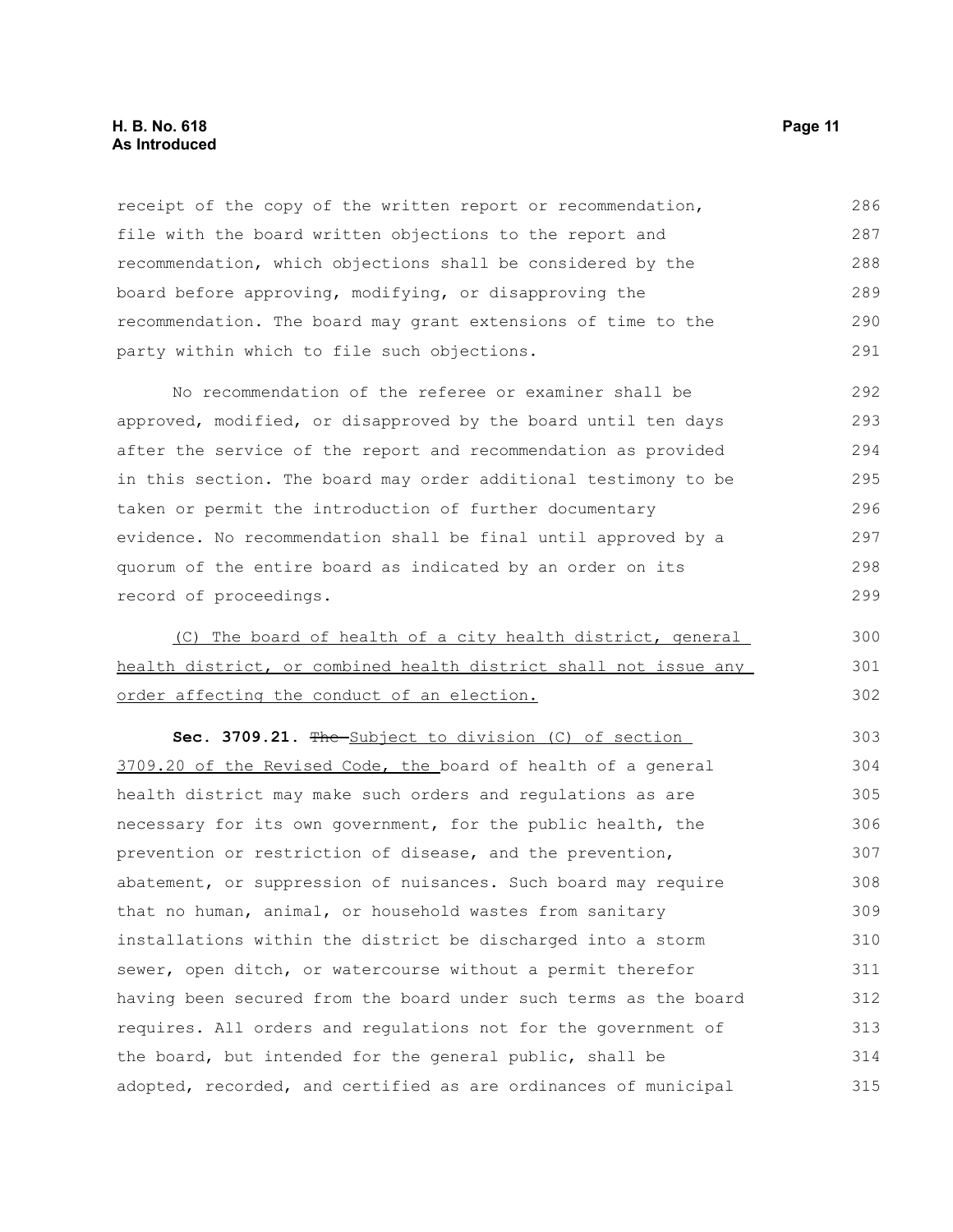#### **H. B. No. 618 Page 12 As Introduced**

| corporations and the record thereof shall be given in all courts | 316 |
|------------------------------------------------------------------|-----|
| the same effect as is given such ordinances, but the             | 317 |
| advertisements of such orders and requlations shall be by        | 318 |
| publication in a newspaper of general circulation within the     | 319 |
| district. Publication shall be made once a week for two          | 320 |
| consecutive weeks or as provided in section 7.16 of the Revised  | 321 |
| Code, and such orders and requiations shall take effect and be   | 322 |
| in force ten days from the date of the first publication. In     | 323 |
| cases of emergency caused by epidemics of contagious or          | 324 |
| infectious diseases, or conditions or events endangering the     | 325 |
| public health, the board may declare such orders and regulations | 326 |
| to be emergency measures, and such orders and regulations shall  | 327 |
| become effective immediately without such advertising,           | 328 |
| recording, and certifying.                                       | 329 |
|                                                                  |     |

**Section 2.** That existing sections 161.09, 3701.13, 3701.14, 3707.04, 3707.05, 3707.26, 3709.20, and 3709.21 of the Revised Code are hereby repealed. 330 331 332

**Section 3.** Any special or standing order of the Governor or the Director of Health for preventing the spread of contagious or infectious diseases in effect on the effective date of this act has no legal effect and is advisory only as of the effective date of this act. 333 334 335 336 337

**Section 4.** This act shall be known as the "Need Ohio Working (NOW)" Act. 338 339

**Section 5.** This act is hereby declared to be an emergency measure necessary for the immediate preservation of the public peace, health, and safety. The reason for such necessity is that an order to prevent the spread of contagious or infectious diseases in effect for a prolonged time period harms the economic well-being of Ohio's citizens and businesses. 340 341 342 343 344 345